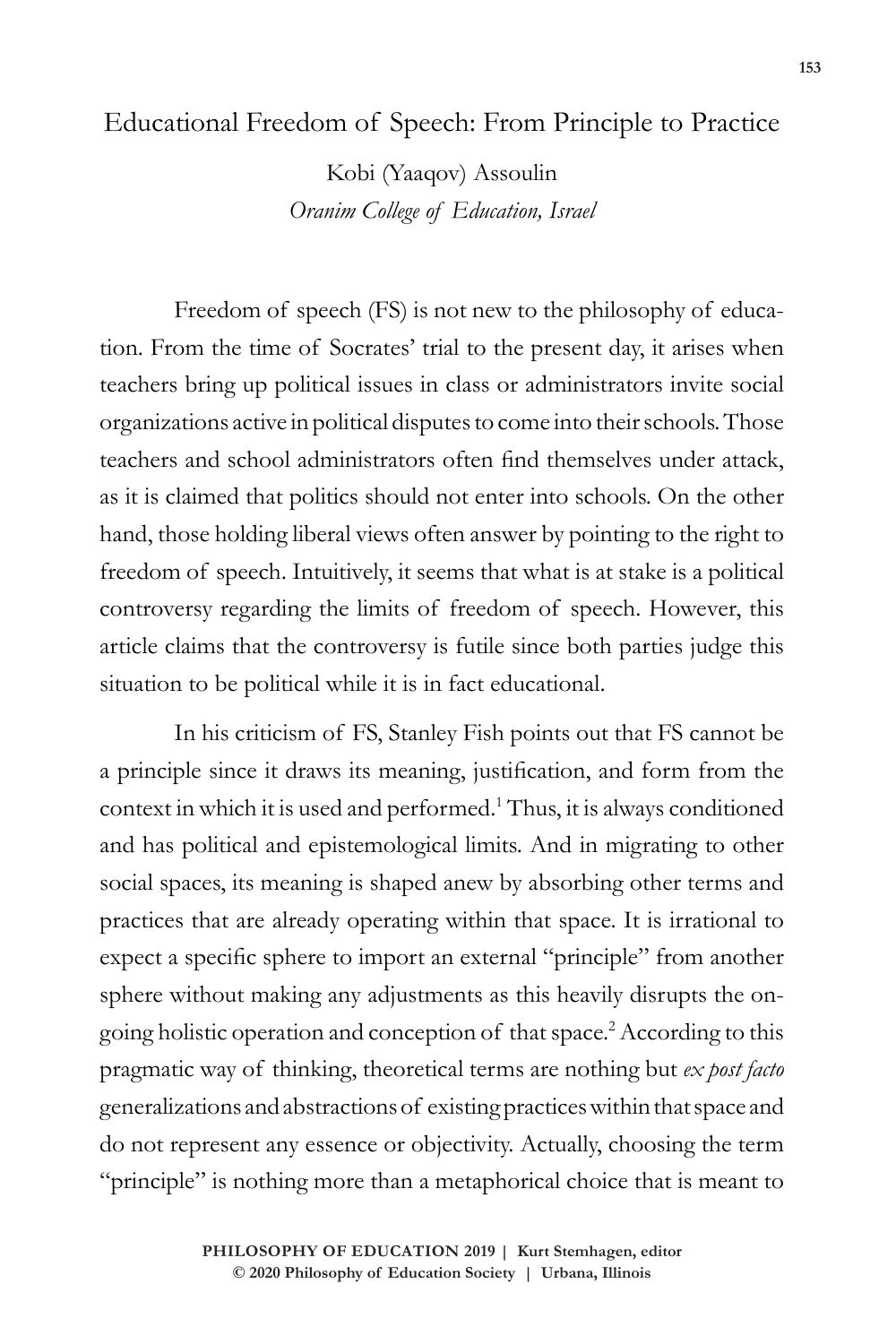empower the strength of FS. After all, in semantic terms a "principle" expresses what is rigid, incapable of entertaining any doubt or objection; it expresses totality.3 Later on, this article will show that "practice" is a better metaphor when it comes to the educational sphere. For "practice" is loaded—semantically—with features such as flexibility, goal-orientation, attentiveness to the whole sphere, and adjustment to other practices.

It should be emphasized that the claim of a sphere-oriented "logic" does not imply a total distinction from a public sphere logic. There is no way to avoid some *family resemblance* between the public sphere and its local spheres. While an educational sphere has its own distinctive rules, norms, goals, and authorities there exists *family resemblance* with the public sphere which does not allow a total distinction. For example, one of the functions of the educational system is socialization, and thus it has to be attentive to public norms. Thus, if we would like to understand the way the meaning of FS and its functioning is different within the educational sphere, we should start with understanding the way it is understood within the public sphere. This will be discussed mainly through John S. Mill's concept of "freedom of speech," Isaiah Berlin's concept of "negative freedom," John Rawls' concepts of a "well-ordered-society" and "neutrality," R. Dworkin's "equal respect," G. Dworkin's "personal autonomy," and Joseph Raz's "perfectionism."<sup>4</sup>

Berlin's famous concept of "negative freedom" posits a simple, necessary, and sufficient condition for political freedom: "I am free to the degree to which no man or body of men interferes with my activity."<sup>5</sup> That is, freedom is a "freedom from." It is not demanding as it does not ask a person to implement this freedom or to do something with it, since otherwise that person will not be considered free. There are no substantive or procedural guidelines for this concept, as these guidelines are considered to be a kind of interference. This conception goes hand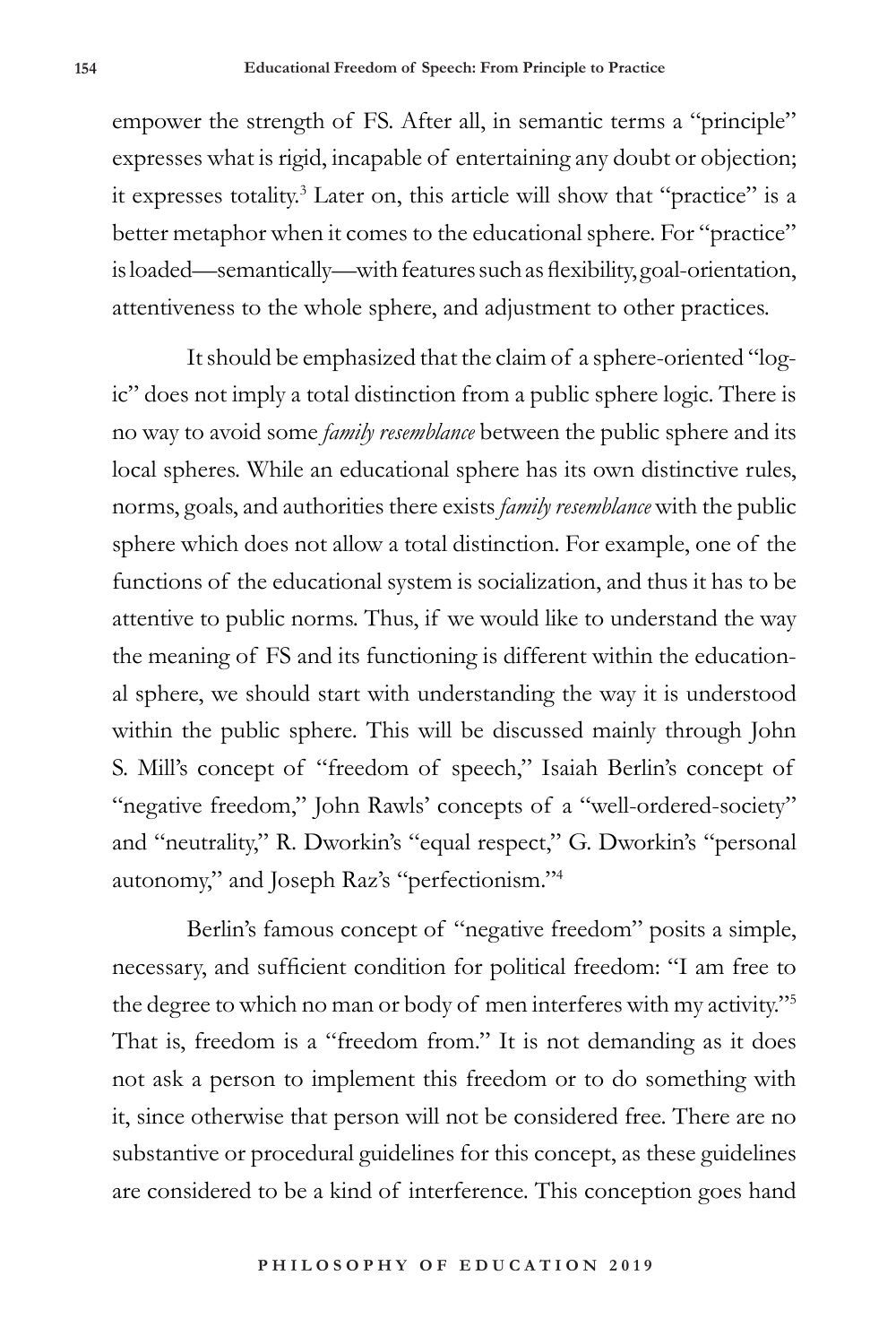in hand with Judith Shklar's concept of "liberalism of fear," which takes the liberal motivation to be that of avoiding the fear of being in fear.<sup>6</sup> A similar motivation exists in J. Rawls' "political liberalism." For Rawls, the starting point for shaping a political theory must be socio-empirical. That is, we should form, shape, and refine that theory in accordance with the way modern democracies already look. Thus, democratic states are characterized by inevitable pluralism of moral, religious, cultural, and philosophical positions that represent subgroups of the overall society.7 From an epistemological-rhetorical perspective, even though these positions are "reasonable," they are incommensurable. Since the only way for a uniform and homogenous society to impose itself remains that of repression, Rawls prefers accepting value neutrality as a meta-principle for political life.<sup>8</sup> Accordingly, any conception of the good should be left to the private sphere.

Thus, though Fish debunks the metaphysical and semantic meaning of "principle" he does not debunk the way this metaphor can, pragmatically and culturally, serve the public sphere. When we take acts of speech as sponsored by a principle, we actually take a cultural commitment to protect them, while when we take those speech acts to reflect a social "practice," it is a different kind of declaration. Thus, my claim is that within the public sphere FS is a double agent: sometimes it reflects the metaphor of "principle" (especially when it comes to protect self-expression), and sometimes it is "practice" (especially when it comes to interpersonal and inter-group dialogues).

Thus, even though liberalism abandons questions of substantive moral values, it remains faithful to procedural values like personal autonomy. A value representing the idea of a person who uses rationality to reflect upon its volitions, motivations, and personal circumstances, and who decides whether she wants to embrace these volitions, make these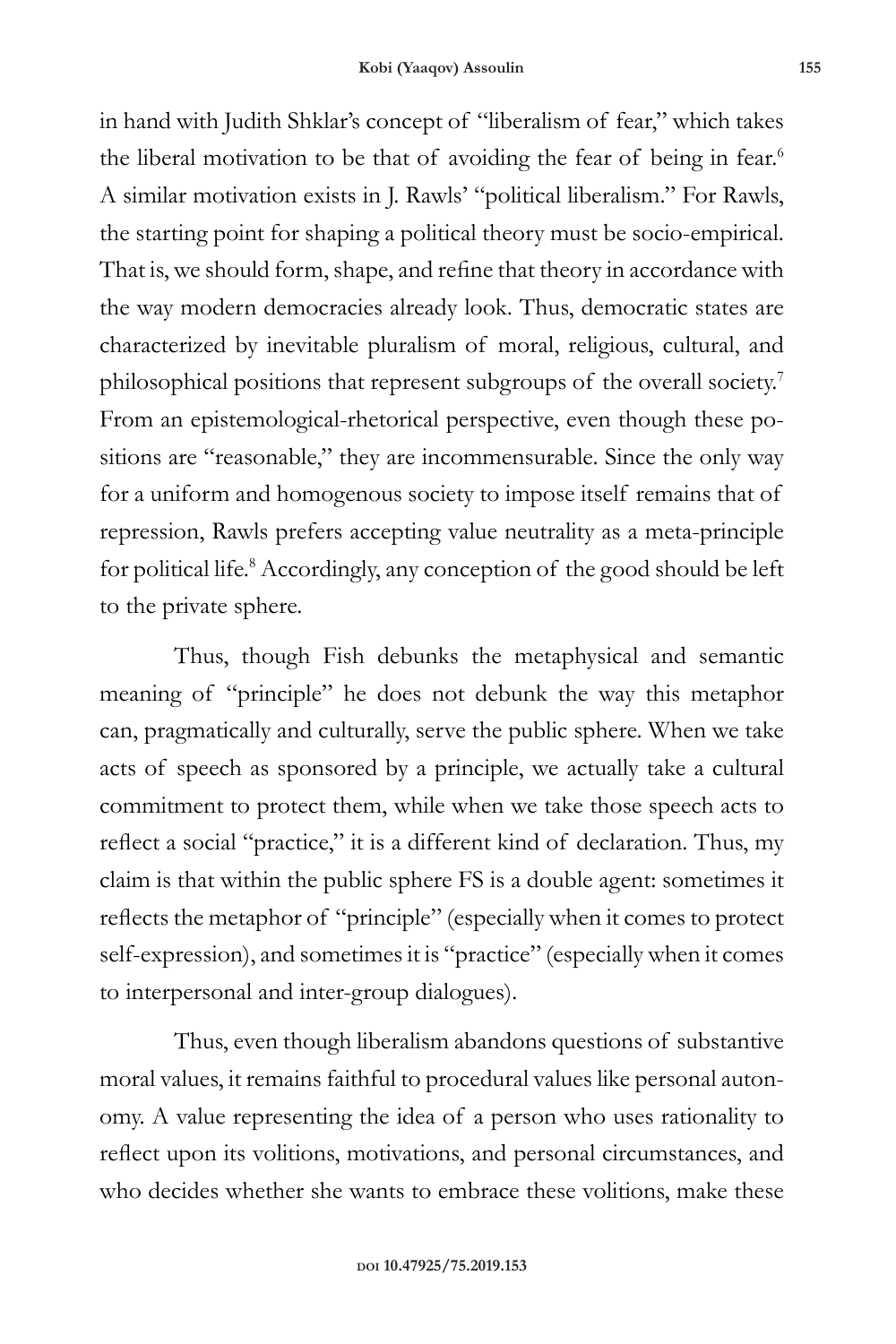intentions "second-order-volitions."<sup>9</sup> Such a reflection should transform intuitive thinking into critical thinking and transform short-term projects into long-term ones; it integrates large-scale considerations in order to achieve a balance between personal and cultural, or even universal, considerations.10 Autonomy would then be not just a mental state but an optimal and perpetual process of self-management. However, while it requires mental and cognitive capabilities, and of course the freedom to choose, it demands something that is beyond the self; it requires a significant scope of alternative choices. Otherwise, autonomy becomes trivial and banal and is not really put to the test.<sup>11</sup> Autonomy requires a person not only to select among his current possibilities, but also to "listen" to other possibilities, to give them serious examination and "chance," and to be responsible also for those that were not selected.

How then does the question of FS concern discussion of Berlin, Rawls, and autonomy? First, neutrality, negative freedom, and the fear of repression give no justification for acting against practicing FS.12 Now, we can see why FS guides us as a principle. Theoretically, following this FS becomes not only a principle but a privilege, as no positive impetus for its use is shown. And if this is the case, the major role of FS as a principle of liberalism seems awkward, since, paradoxically, the public sphere can be silent and still theoretically be called liberal. This lacuna gets an answer by Rawls' "well-ordered society."<sup>13</sup> Rawls suggests understanding society as an active organism driving for a full balance among its parts. His social vision is functionalist, as he aspires to a stable and ordered society. However, such a balance leans on dynamic mechanisms of discourse like "cooperation," "reciprocity," "reasonableness," "overlapping consensus" and "burdens of judgment."14 These ideas demand creating political practices, institutions, and discursive norms where the "fact of pluralism" becomes not only the "fact of reasonable pluralism," but also that of functioning pluralism.15 For that, public dialog should acquire lucidity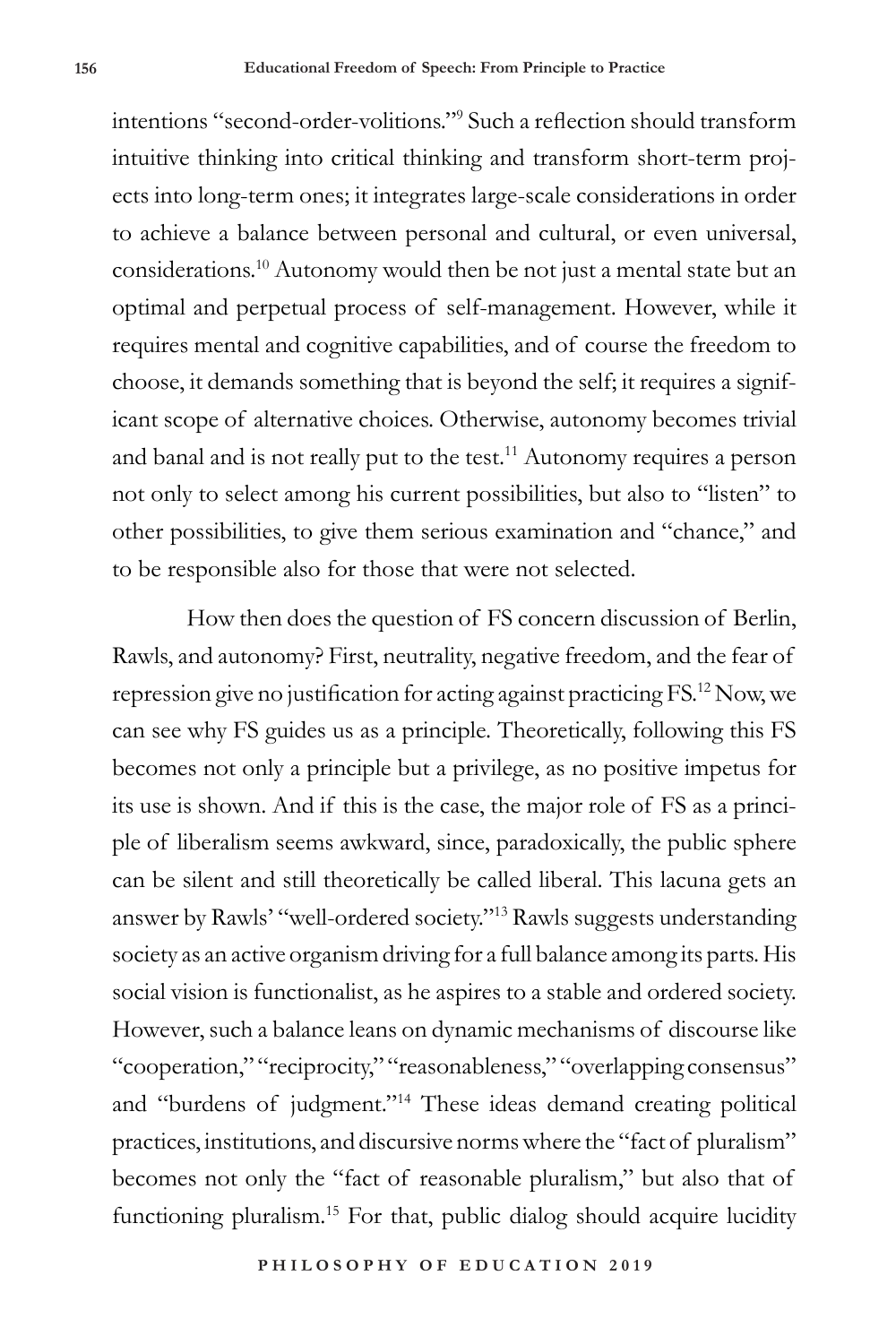and complexity and be critical, employing social imagination, empathy, and negotiations skills. As P. De Marnefee points out, neutrality is not a vulgar vision that gives any "conception of good" an equal status; rather, it expresses the fact that only certain reasons may limit or disqualify, practically and rhetorically, the public presence of some positions.16 But then as we demand from the public sphere that it be dynamic, express perfectionist features of discourse, and so on, we actually retreat from speech being neutral and privileged to it being a practice of public duty; it becomes a perfectionist public good. As Raz claims, beyond moral neutrality and beyond hidden personal perfectionism, Rawls actually demands that a societal perfectionism should also exist.17 Not only that, individualism is not enough, as Raz argues that there is a need for public practices that can reveal new possibilities, which is what gives autonomy value.18 Pluralism is not only a set of existing reasonable lifestyles; it is a dynamic, searching ethical norm that uses many practices to accomplish its principles, including that of FS. A political right is justified not only from the way it serves the right-holder but also from the way it serves situated third parties.19 Such a perspective actually retreats from Berlin's "negative freedom" to his second option of "positive freedom," which is aimed at a self "which calculates and aims at what will satisfy it in the long run, with my [his] 'real' or 'ideal', or autonomous self, or with my [his] self 'at its best"'; a perfectionist self.<sup>20</sup>

A similar position is sketched in Mill's discussion of FS.21 Mill claims that through FS the market of ideas is created; this way people can choose the idea that withstands refutation, promises the most, defeats other positions, and thus, at least tentatively, becomes the "truth."<sup>22</sup> But such a position is then problematic, as it reflects naivety or exaggerated optimism as to the way the market of ideas operates. The Millian process relies upon the assumption that an idea will be refuted or rejected in the "market of ideas" out of rational and critical discussion, as all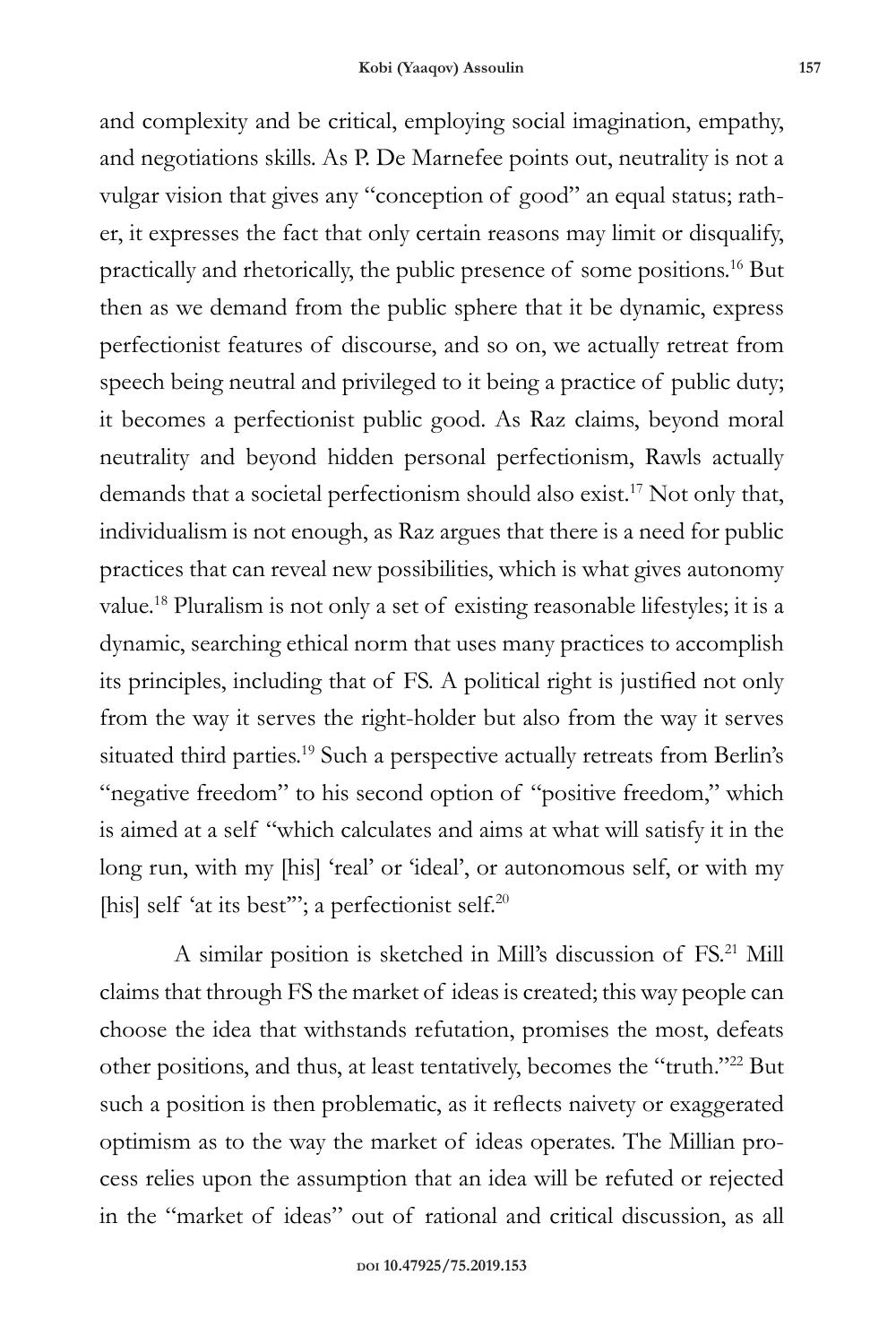citizens embrace rational discussion. However, such an assumption is too demanding; in a way it begs the question. After all, many times those ideas are nothing but a reflection of irrational thinking that is the source for those wrong ideas.<sup>23</sup> Most of the discussion around Mill's FS considers his uncompromising stance against any limitations being put on FS. However, this ideal accompanies another pragmatic stance. Public discussion is important not only because it "creates" truth, but also because it ensures an ongoing process of improvement and refinement of public reason. Truths are dependent on a reliable public and rational apparatus; thus, pragmatically the aim becomes the cultivation of such an apparatus. "[I]f there be a better truth, it will be found when the human mind is capable of receiving it; and in the mean time we may rely on having attained such approach to truth, as it is possible in our day."<sup>24</sup> What we aspire for is not a realistic concept of truth but a social and consensual one, which makes the rational discourse apparatus the main thing. Again, FS becomes not only a principle but a social practice with perfectionist features. On the other hand, as liberalism takes autonomy to be a postulate there is no citizenry duty to prove intellectual sincerity or seriousness when using FS. As Levinson clarifies, liberalism "values citizens' exercise of autonomy, but does not discriminate against those who do not exercise autonomy in their own lives."25

If the public sphere operates under a schism of strong value neutrality while on the other side remaining procedurally perfectionist, then the educational sphere operates under the opposite schism: a perfectionist sphere—substantively and not only procedurally—and, on the other hand, an opposite postulate regarding children's lack of autonomy. Since we presume autonomy to be crucial for the public sphere, is there a liberal way to construct FS within the educational sphere while also declining autonomy? There are two main distinctions that are crucial for understanding the relation between FS and autonomy. If, within the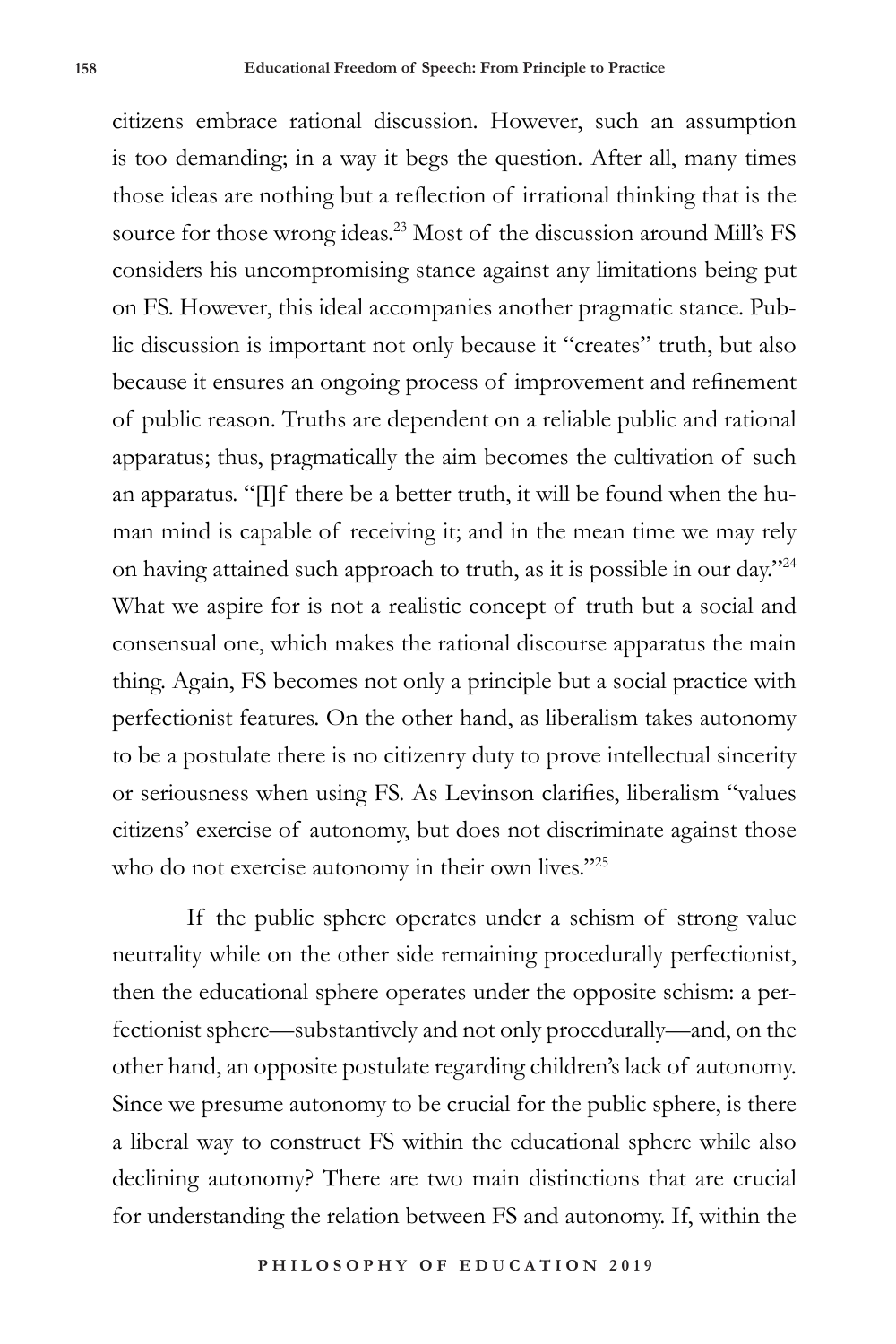public sphere, the right to FS stems from the right **to** autonomy, then within the educational sphere it stems from the right **for** autonomy. Second, having the right for autonomy entails an opposite duty incumbent upon the educational system. As FS is a vital component for building such autonomy, it becomes itself a duty for the system. That is, if, within the public sphere, FS is just a privilege, then, following Hohfeld's typology, within the educational sphere it becomes a kind of duty.<sup>26</sup> The lack of autonomy gives legitimacy to Hohfeld's third type of right: right as power to revoke a privilege or claim. Within the logic of the educational sphere, a certain use of power over children is justified through paternalism. This is because paternalism assumes it is necessary and right to limit a person's freedom for their own personal good and protection as that person is not autonomous. However, the definition of paternalism exposes the "weakness" and limits in its power. Paternalism relies on a conditional imperative: it is justified as long as it for the good of the child; in this case, it is a 'soft paternalism.' There is no way to avoid paternalism when a child has no capacity for autonomy. However, as children slowly become autonomous, the educational system must retreat, at the same time, from substantive paternalism (as curriculum is) and move toward those procedural measures that are intrinsic for autonomy. Educational paternalism is justified not only as it is temporary and necessary, but also as it is a necessary wrong for the benefit of a necessary educational good: autonomy. This article contends that practicing FS in class is such a pedagogical practice.

What are the characteristics that make FS a suitable practice for developing autonomy? It is beyond the scope of this article to take an overall view of those characteristics. Still, we can point to some of them as they clearly show how FS is tightly related to autonomy. But before we do that, we should keep in mind some points concerning autonomy. First, autonomy is a thick concept: it is not enough for it to reflect sec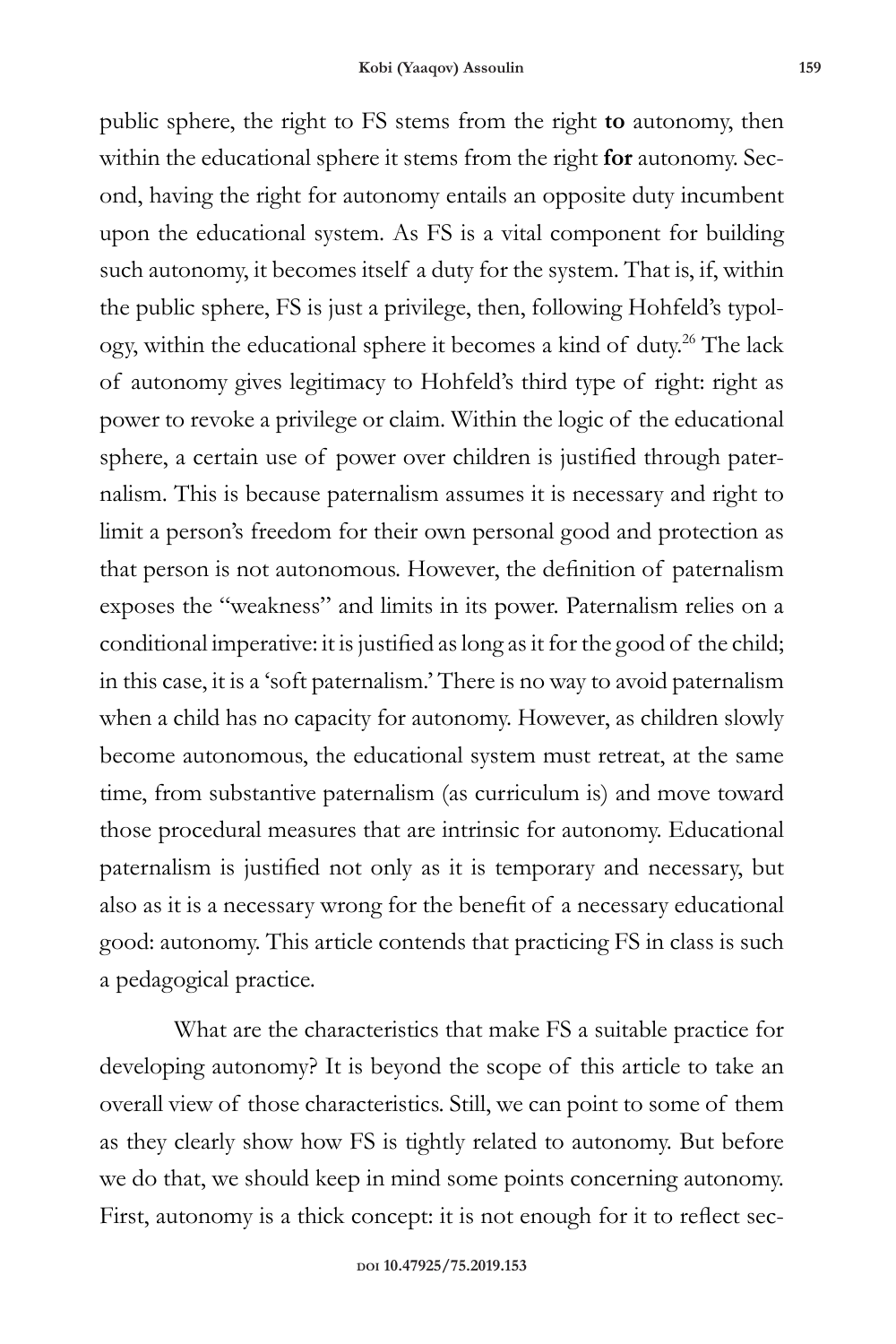ond-order volitions; what is needed is exposure to a wide spectrum of options and critical skills and the ability to resist heteronomous powers. As this requires a lot more elaboration and research, this topic will be presented only briskly, showing preliminary ways to develop it within further research.

## **DIALOGUE**

Taylor claims that "we become full human agents, capable of understanding ourselves, and hence of defining our identity, through our acquisition of rich human languages of expression. … But we learn these modes of expression through exchange with others. … who matter to us—what George Hebert Mead called 'significant others.' The genesis of the human mind is not monological, not something each person accomplishes on his or her own, but dialogical."27 Forming and developing self-identity is not a mental act but a dialectal social praxis, mainly linguistic, where not only the addressor has functional significance, but the addressee, too, is part of the "game." Taylor's insights complement Kohlberg's empirical research into autonomy: "[M]oral stages must primarily be the products of the child's interaction with others, rather than the direct unfolding of biological or neurological structures."28 Habermas continues this developmental-normative line of thought as he connects this to the question of speaking. Habermas points out—while referring to ego psychology, cognitive development, and symbolic interactionism—that the development of autonomy is much more related to social interaction than to some essence of a solipsistic rational thinking.<sup>29</sup> This accentuates the importance of "interaction" and "otherness." Cultural interaction challenges the child and "forces" them to move out of the comfort zone they are in; learning occurs when the child is exposed to a new term or point of view. That is, autonomy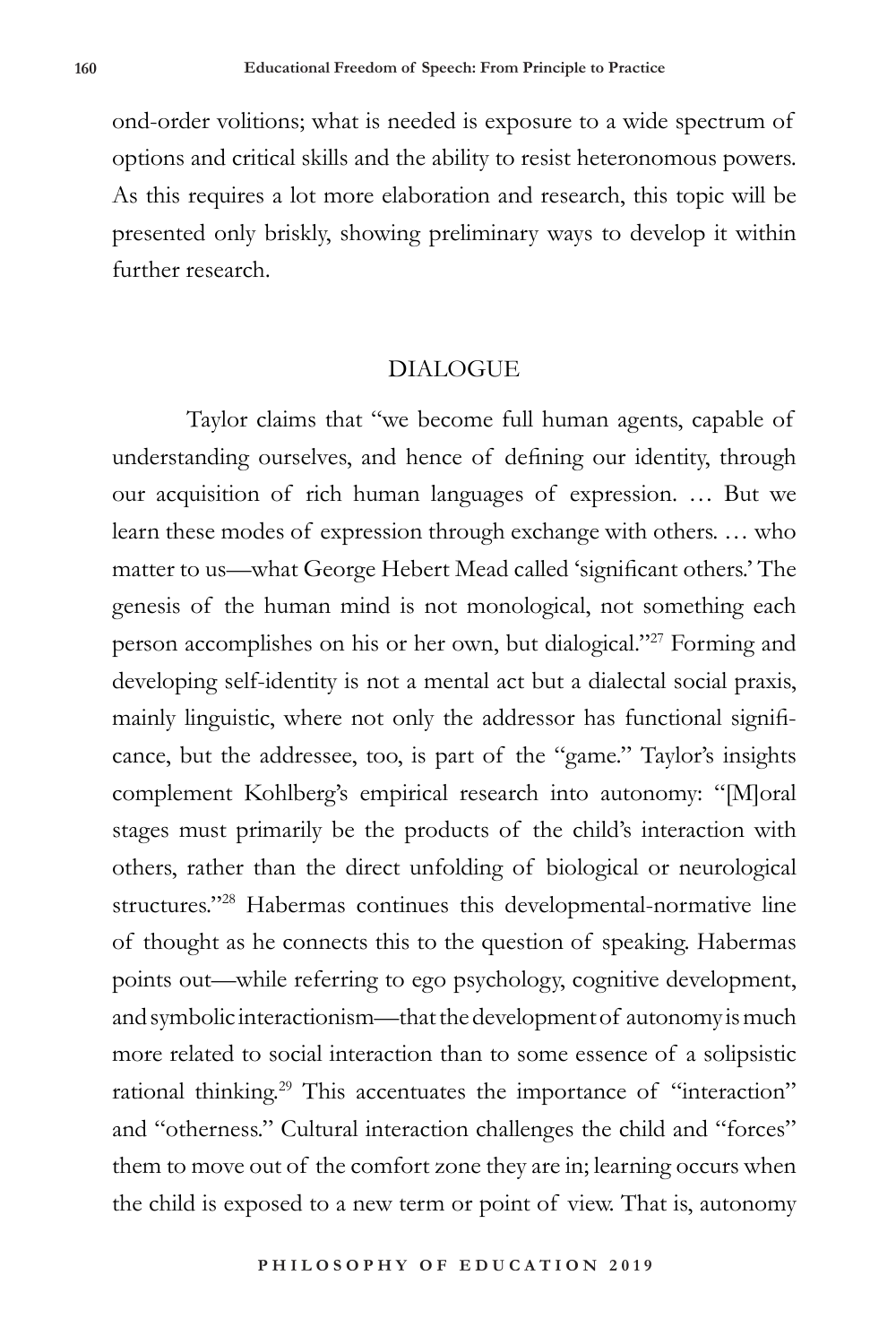involves dynamic and constant exposure to dilemmas, challenging situations, and new ways of thinking beyond what someone is used to and beyond formal positions; it is otherness in its epistemological, cultural, political, linguistic, and moral forms. Sometimes such an otherness even requires constructing it "artificially" in class, for example, by the teacher. The teacher plays two roles: one is radical, as they are supposed to introduce provocative issues into class; the other is to balance and regulate dialog, as they keep students from falling into what Frankfurt termed, in a picturesque way, "bullshit"—that is, the ability to talk without saying something meaningful, to pay no respect to the way language is supposed to represent reason.<sup>30</sup> Empathy, listening, giving meaning, arranging thought—all of these are complex acts that demand an opposite pole, embodied in the figure of the interlocutor who responds, opposes, gives assurance, and so on. As Perkins rightly claims, understanding is not created through mental acts alone but mainly through some "physical" public practices, just as FS is (e.g., explaining through speaking, giving examples, responding to a follow-up question, rephrasing a position).<sup>31</sup>

Such a dialogical position clarifies the way personal autonomy is not a monolog; it is not amorphous and striving for universality as Kantian philosophy, which is blind to any cultural or particularistic circumstances. It is closer to Dewey's position as it retreats from a "solitary thinker's reflection" that "allows her to see the connections between actions, inferences, outcomes, and goals" to a "group's deliberations" that "allow them to see the connections between their actions, inferences, outcomes, and goals."<sup>32</sup> In this respect, the classroom provides "laboratory" conditions, which the public sphere will find harder to provide. As a community it is big enough, but not too big; it has "natural" caring relations, mutual recognition, and a pedagogical instructor who is able to navigate and restrain this practice.<sup>33</sup>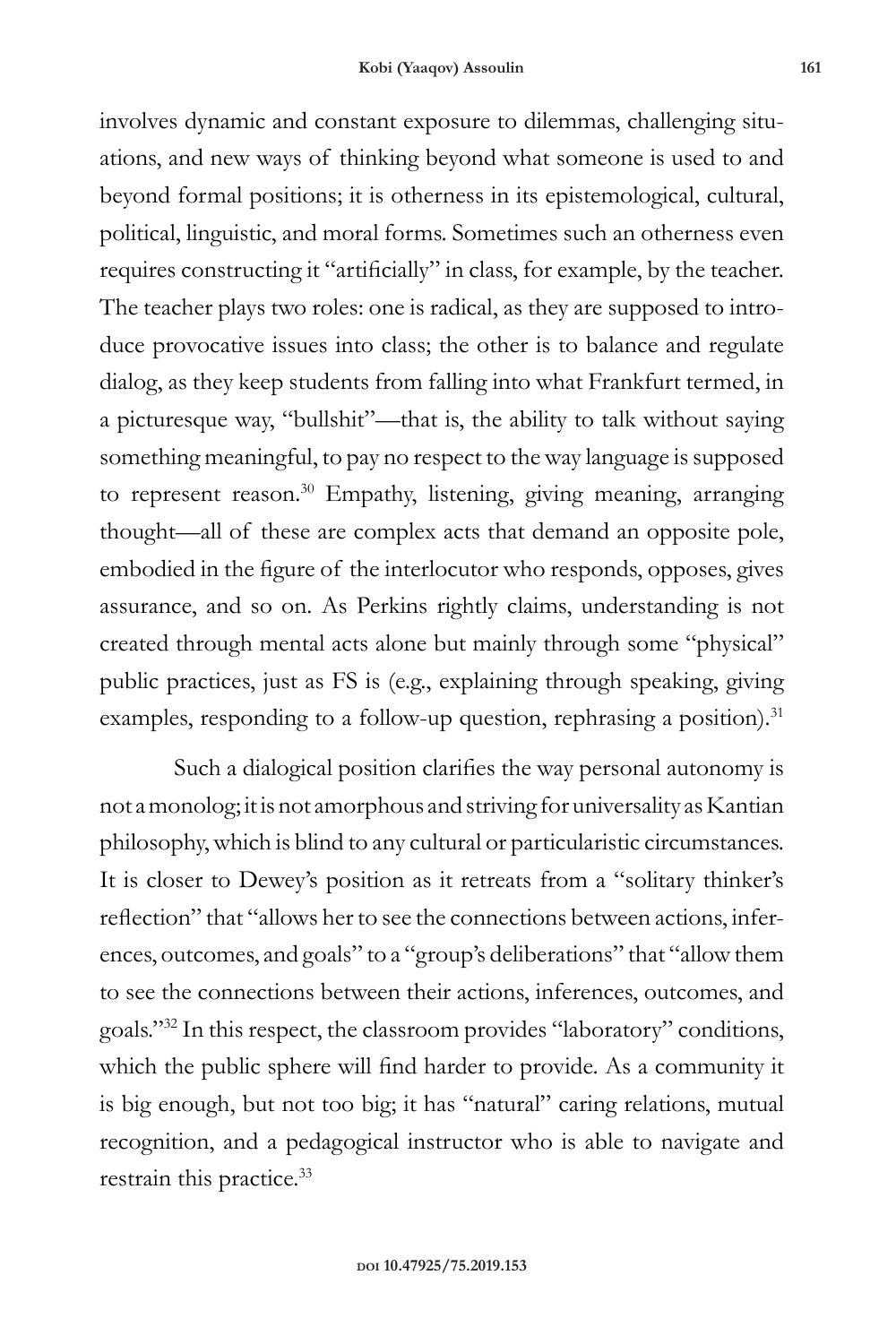## EXPERIMENTALISM

"It implies that reflective morality *demands observation of particular situations*, rather than fixed adherence to a priori principles; that free inquiry and freedom of publication and *discussion must* be *encouraged and not merely grudgingly tolerated* … It is, in short, the method of democracy."34 A significant discussion arises when we address concrete situations instead of directly addressing theoretical principles, as those will arise and be defined in retrospect, as we further reflect on our discussion. First, thinking begins when an event demands accountability in terms of explanation, meaning, justification, and so on. As the event is part of our "surroundings," it functions as an impetus for improving theory.<sup>35</sup> Second, experimentalism opposes toleration, which carries a disposition or "temptation" wherein people retreat to their personal space, without going against the other's position, even it is taken to be offensive or despicable; this is because FS is taken to be a principle and not a social tool. However, when FS is taken to be a social and functional practice, it demands participation and helps to shape a communitarian-democratic sphere.<sup>36</sup> Again, Dewey is aware that such a process might take a malignant form, such as Frankfurt's "bullshit" disposition, and therefore a pedagogical authority is needed. $37$ This authority will guard against procedural blunders, such as irrelevance of certain propositions, logical fallacies, biases, and misconceptions, and will offer guidance given a minimal knowledge base when discussing a situation, pointing to the outcomes of the argument, posing challenging questions, and so on.

## **RESISTANCE**

This is the way Ackerman defines rational discourse: "Whenever anybody questions the legitimacy of another's power, the power holder must respond not by suppressing the questioner but by giving a reason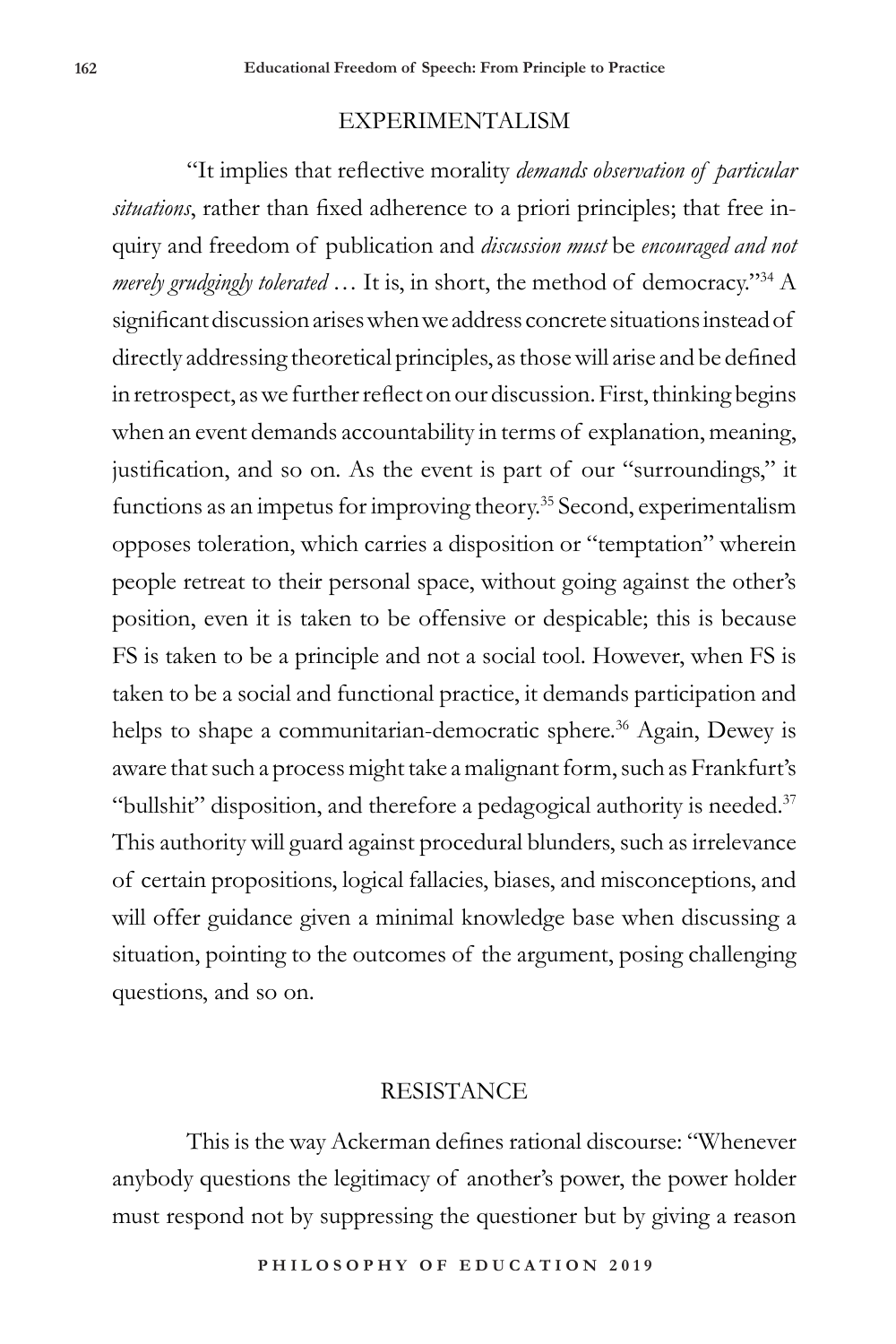that explains why he is more entitled to the resource than the questioner is."<sup>38</sup> Paradoxically, the request this makes of a paternalistic system, such as education, is to "artificially" create such possibility—to allow, and even create, such dialogical situations in which, on the one hand, epistemological force is put on the student and, on the other hand, the student is given legitimation and encouragement to resist that force. The aspiration is not for students to constantly, and on principle, reject curriculum, but to accept, support or embrace an idea only through rational discourse after resisting; curriculum should be accepted only as second-order volition.

Nevertheless, if FS is only the ethical-political representation of critical thinking, it is not clear why FS should necessarily deal with disputed issues that trouble society. Thus, an Israeli student can practice FS by dealing with Swedish issues, and vice versa. Such an argument can be answered from a socialization perspective, as by this we "train" the student for living in his society. Such reasoning, even if correct, goes beyond autonomy, which is the main justification here. I believe the way to answer this is through involving the communitarian perspective. Again, as this requires more elaboration, this topic will be presented only as an introduction that requires further research.

Within this argument, we will discuss mainly two concepts: Heidegger's dismantling of the subject/object duality and Taylor's idea about taking identity not to be atomistic but community-embedded. In discussing Heidegger, the article will use Okrent's pragmatic interpretation of Heidegger's *Being and Time.39* According to Heidegger's phenomenology, the human subject (*Dasein*) is characterized as always existing through understanding.40 As understanding is characterized as object-oriented (intentional) and primarily practical, "[o]ne understands something practically if one knows how to deal with it and how to cope with it."<sup>41</sup> It is also holistic, since as "[t]hings can be understood only in relation to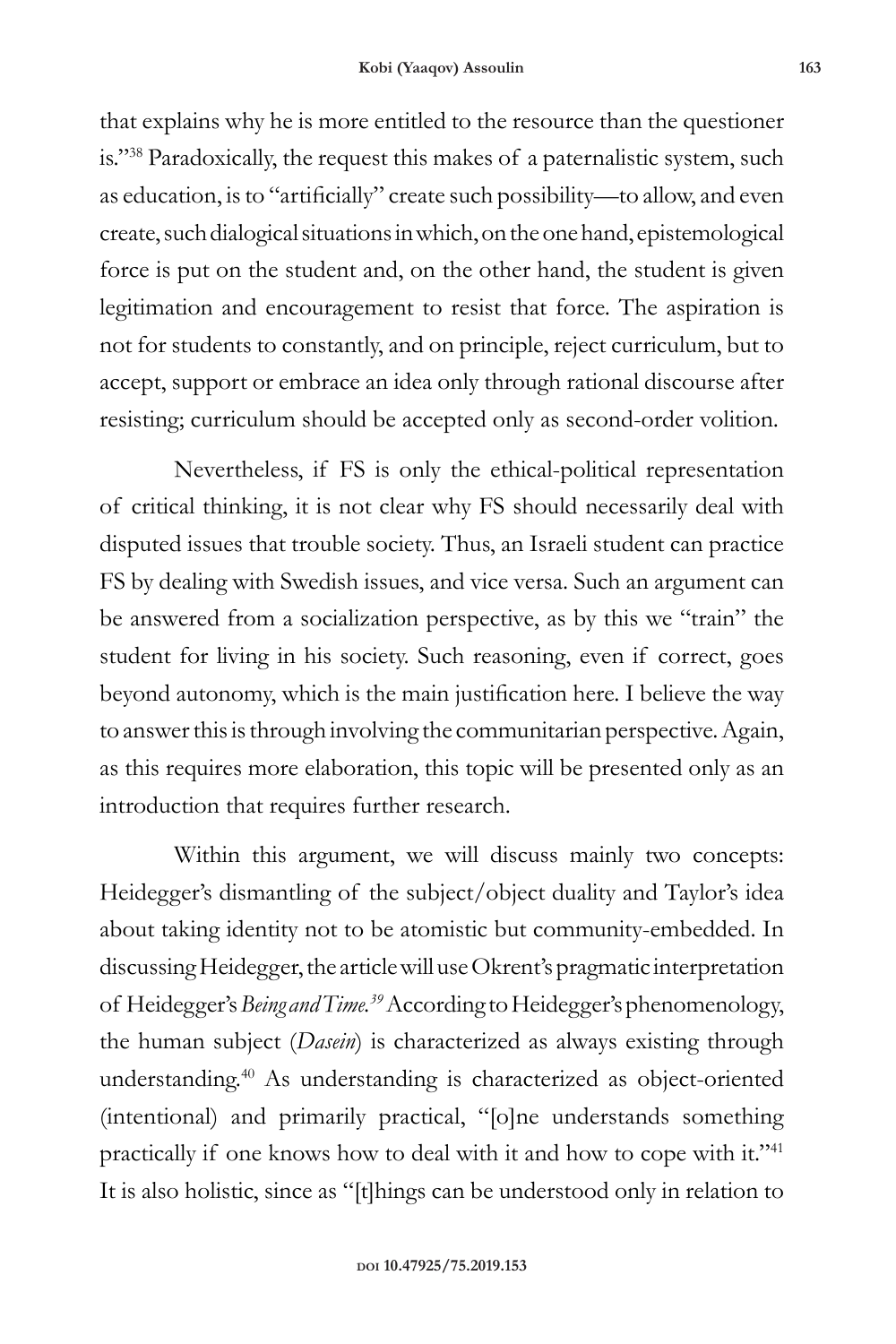one another … those relations are principally instrumental rather than casual … and the properties these things are understood as having are functional."42 To understand a hammer, one has to understand the way it relates, in "real-time," to the nail and the wall and the way each of them cooperate functionally. The same goes for when a person understands the concept (object) of an "argument": this means to link functionally an assumption, conclusion, rhetorical devices (e.g., metaphor, analogy), and logical devices. As humans get skilled understanding, it becomes more "automatic" in a sense; it needs no deep reflection or significant effort before. Thus, Heidegger's theory breaks down the dualities of subject/ object and mental/physical. It is not that we think and then express ourselves; thinking occurs while we actually speak, while the action itself is occurring. Nevertheless, as the world is mediated through our direct surroundings (environment), we actually understand ourselves through specific surroundings and not in a worldly way. These surroundings may be physical but may also consist of language, symbols, common ideas—community. "To say that Dasein is essentially 'being-with' is to say that every individual Dasein, in order to be Dasein, must as a logical necessity inhabit a shared world; and that insofar as it acts in a way appropriate for its community, it has an implicit practical understanding of the other members of that community as purposive agents who also use things as they ought to be used."43 The world in not abstract and total; it is our locality.

Taylor accepts Heidegger's perspective of men as local "self-interpretive animals."44 Thus, along with recognizing the universal-democratic and abstract concept of respect, he adopts a perfectionist understanding that binds the moral concept of identity with the political concept of community.45 Our identity is, partially at least, constructed through questions surrounding us. FS is not a pure critical thinking practice, as it is constructed via autonomy and identity, concepts that have strong ties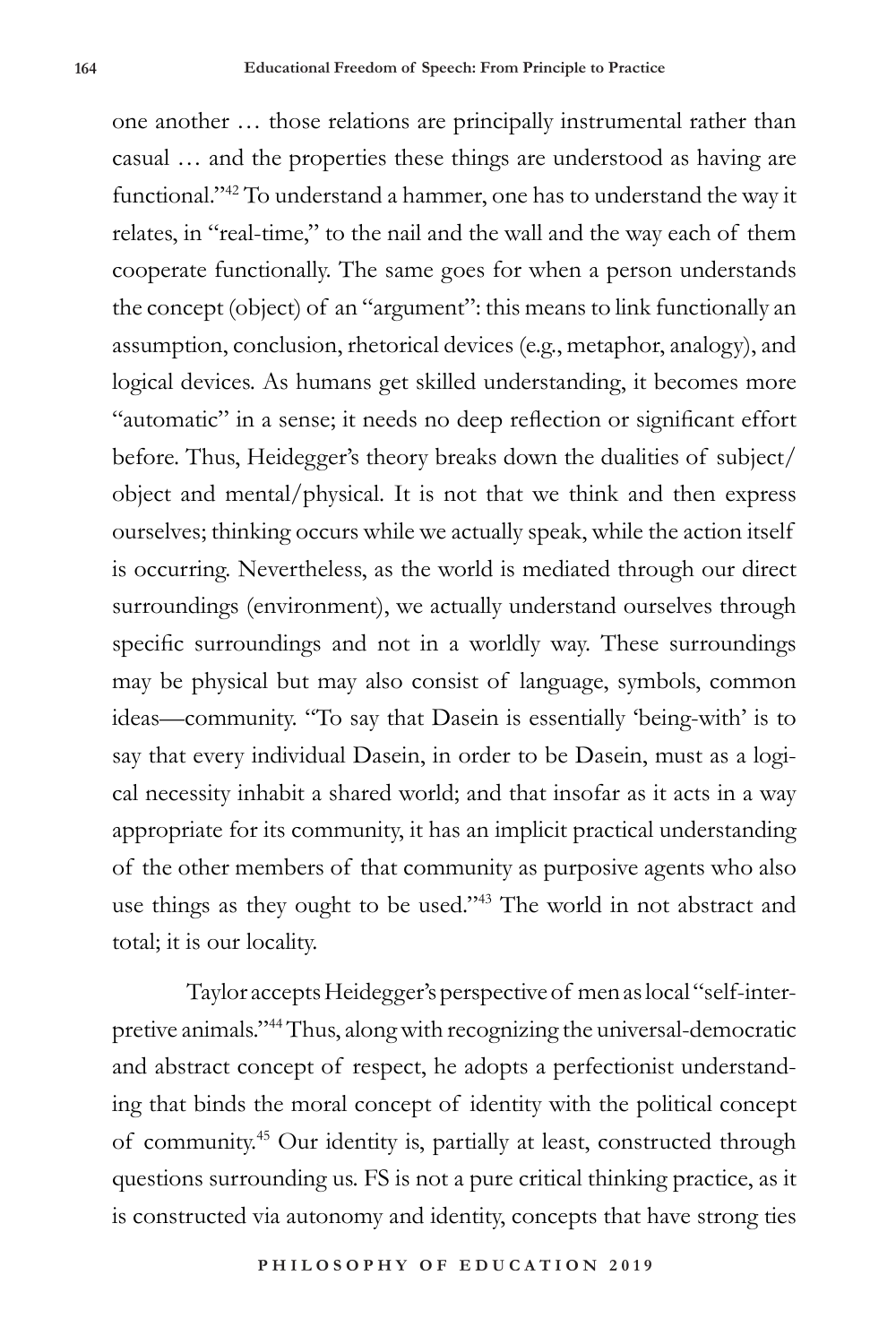with community and the issues that matter to it.

In conclusion, when FS encounters the educational sphere, it abandons the meaning of 'principle' and adopts the meaning of 'practice.' As such, FS becomes much more procedurally and epistemologically sensitive; it is much more prone to procedural limitations. On the other hand, as a pedagogical practice, it imposes a duty on the educational system to train and challenge students in provocative and radical ways. If within the public sphere autonomy serves FS, within the educational sphere FS serves **autonomy.** 

5 Berlin, "Two Concepts of Liberty," 194.

6 Judith Shklar, "Liberalism of Fear," in *Liberalism and the Moral Life*, ed. Nancy L. Rosenblum (Cambridge: Harvard University Press, 1989), 21–38.

10 G. Dworkin, *The Theory and Practice of Autonomy*.

11 Raz, *The Morality of Freedom*, 369–378.

<sup>1</sup> Stanley Fish, "There is No Such Thing as Free Speech, and It's a Good Thing, Too," in *There's No Such Thing as Free Speech, and It's a Good Thing, Too* (New York: Oxford University Press, 1994), 102–119.

<sup>2</sup> Ibid., 107.

<sup>3</sup> For the way choosing a certain metaphor navigates our thinking and behavior see: George Lakoff and Mark Johnson, *Metaphors We Live By* (Chicago: University of Chicago Press, 1980/2003).

<sup>4</sup> John S. Mill, *On Liberty*, in *The Philosophy of John Stuart Mill*, ed. Marshall Cohen (New York: The Modern Library, 1961), 185–319; Isaiah Berlin, "Two Concepts of Liberty," in *The Proper Study of Mankind: An Anthology of Essays*, eds. Henry Hardy and Roger Hausheer (New York: Farrar, Straus, and Giroux, 1997), 191–242; John Rawls, *Political Liberalism* (New York: Columbia University Press, 2005); Ronald Dworkin, *Taking Rights Seriously* (Cambridge, MA: Harvard University Press, 1977); Gerald Dworkin, *The Theory and Practice of Autonomy* (Cambridge: Cambridge University Press, 1988); Joseph Raz, *The Morality of Freedom* (Oxford: Oxford University Press, 1986).

<sup>7</sup> Rawls, *Political Liberalism*, 3–4; cf. Meira Levinson, *The Demands of Liberal Education*  (Oxford: Oxford University Press, 2004)*,* 9*.* 

<sup>8</sup> Rawls, *Political Liberalism*, 36–37; cf. George Sher, *Beyond Neutrality: Perfectionism and Politics* (Cambridge: Cambridge University Press, 1997), 1–44.

<sup>9</sup> Harry G. Frankfurt, "Freedom of the Will and the Concept of a Person," *The Journal of Philosophy* 68, no. 1 (1971): 5–20.

<sup>12</sup> For the sake of discussion, let us put to the side the question of harm caused through incitement, hate, etc.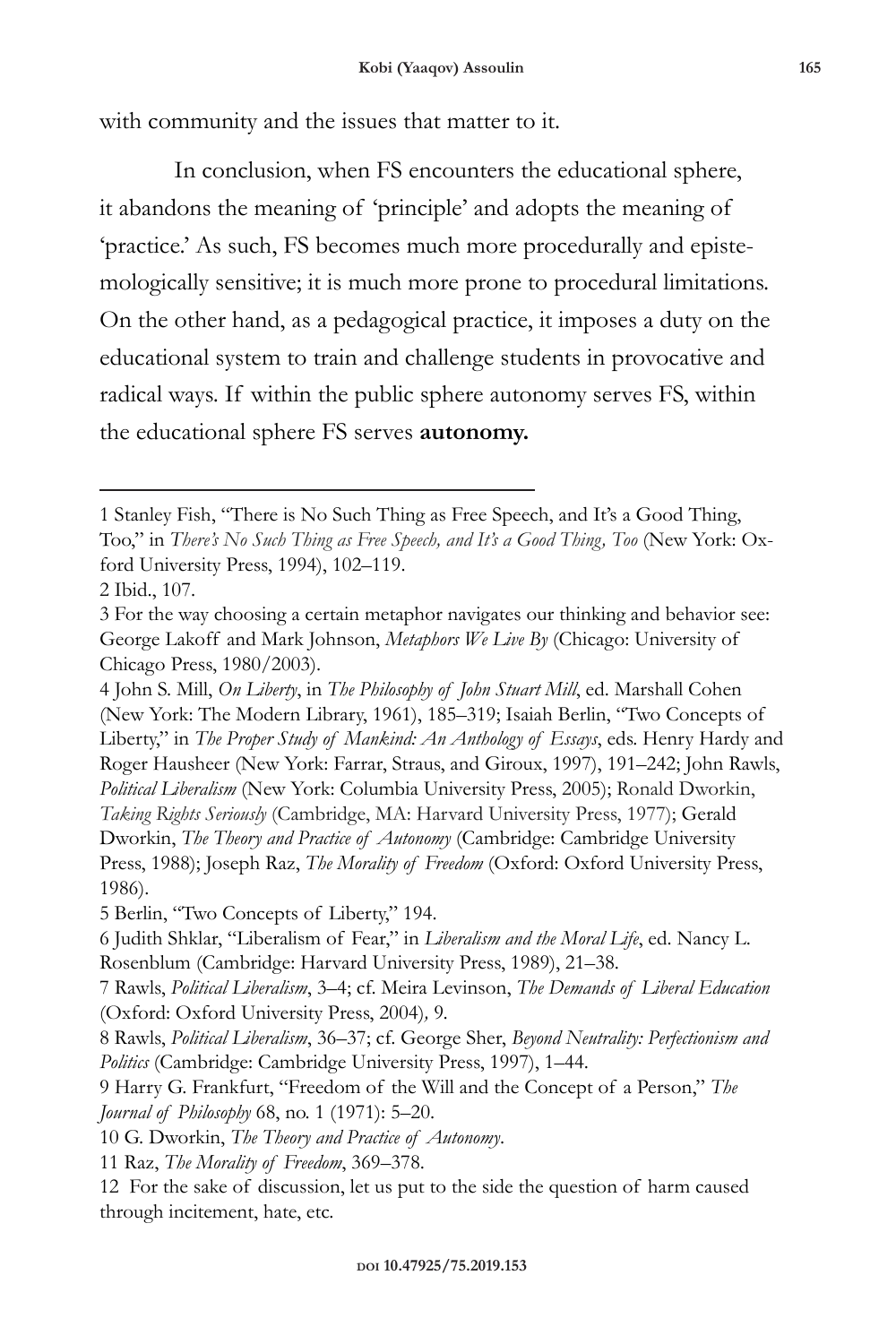13 Rawls, *Political Liberalism*, 35–40.

14 Ibid., 35–40, 47–71.

15 Ibid., 36.

16 Peter De Marnefe, "Liberalism, Neutrality, and Education," in *Moral and Political Education*, eds. Yael Tamir and Stephen Macedo (New York: New York University Press), 223–224*.* 

17 Raz, *The Morality of Freedom*, 130–133.

18 Ibid., 372–378.

19 Joseph Raz, "Free Expression and Personal Identification," in *Ethics in the Public Domain* (Oxford: Oxford University Press, 1994), 149–151.

20 Berlin, "Two Concepts of Liberty," 204.

21 Mill, *On Liberty*.

22 Ibid., 210.

23 Kenth Greenwalt, "Free Speech Justifications," in *Freedom of Speech,Volume 1*, ed. Larry Alexander (Aldershot, Hants, England: Ashgate/Dartmouth, 2000), 261.

24 Mill, *On Liberty*, 210.

25 Levinson, *The Demands of Liberal Education*, 21.

26 Wesley Newcomb Hohfeld, "Some Fundamental Legal Conceptions as Applied in Judicial Reasoning," *Yale Law Journal* 23, no. 1 (1913): 16–59.

27 Charles Taylor, "The Politics of Recognition," in *Multiculturalism*, ed. Amy Gutman (New Jersey: Princeton University Press, 1994), 32.

28 Lawrence Kohlberg, "The Development of Moral Judgment and Moral Action," in *Child Psychology and Childhood Education* (New York: Longman), 271.

29 Jurgen Habermas, "Moral Development and Ego Identity," in *Communication and the Evolution of Society,* trans. Thomas McCarthy (Boston: Beacon Press, 1979), 69–94.

30 Harry G. Frankfurt, *On Bullshit* (New Jersey: Princeton University Press, 2005).

31 David Perkins, "Teaching for Understanding," in *American Educator: The Professional Journal of the American Federation of Teachers* 17, no. 3 (1993), 28–35.

32 Willian Keith and Robert Danisch, "Dewey on Science, Deliberation, and the Sociology of Rhetoric," in *Trained Capacities: John Dewey, Rhetoric, and Democratic Practice,* eds. Brian Jackson and Gregory Clark (New York: Columbia University Press, 2014), 35–36.

33 Ibid., 37–38.

34 John Dewey, "Intelligence in Morals," in *Intelligence in the Modern World: John Dewey Philosophy*, ed. Joseph Ratner (New York: The Modern Library, 1939), 775.

35 Norman Crick, "Rhetoric and Dewey's Experimental Pedagogy," in *Trained Capacities: John Dewey, Rhetoric, and Democratic Practice*, eds. Brian Jackson and Gregory Clark (New York: Columbia University Press, 2014), 183.

36 Keith and Danisch, "Dewey on Science, Deliberation, and the Sociology of Rhetoric," 29–32.

37 Dewey, "Intelligence in Morals," 776.

38 Bruce Ackerman, *Social Justice in the Liberal State* (New Haven, CT: Yale University Press, 1980), 4.

39 Martin Heidegger, *Being and Time*, trans. John Macquarrie and Edward Robinson (New York: Harper & Row, 1962); Mark Okrent, *Heidegger's Pragmatism* (Ithaca, NY: